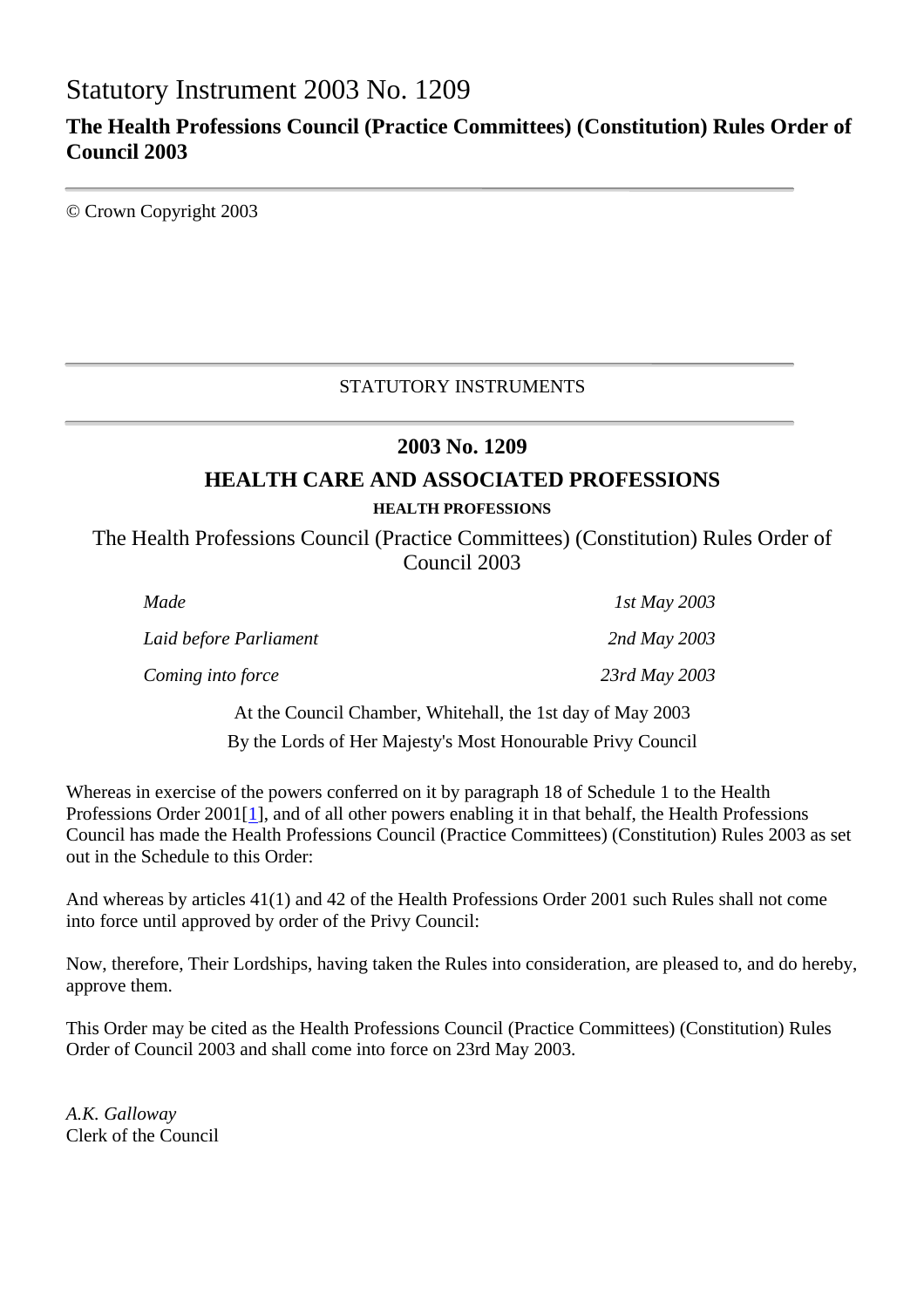### **SCHEDULE**

# **THE HEALTH PROFESSIONS COUNCIL (PRACTICE COMMITTEES) (CONSTITUTION) RULES 2003**

The Health Professions Council, in exercise of its powers under paragraph 18 of Schedule 1 to the Health Professions Order 2001[2] and of all other powers enabling it in that behalf and after consulting in accordance with article 41(3) of that Order, hereby makes the following rules:

#### **Citation and commencement**

**1.** These Rules may be cited as the Health Professions Council (Practice Committees) (Constitution) Rules 2003 and shall come into force on 23rd May 2003.

#### **Interpretation**

**2.** In these Rules:

"the Order" means the Health Professions Order 2001; and

"second transitional period" means the second transitional period determined in accordance with paragraph 2 of Schedule 2 to the Order.

#### **Membership**

**3.** The members of a Practice Committee shall be appointed by the Council in accordance with paragraph 19 of Schedule 1 to the Order and a Practice Committee shall consist of not less than nine members.

#### **Chairman**

**4.** The Council shall appoint from among its members a Chairman for each Practice Committee, and may appoint another member of the Committee to be its Deputy Chairman to act as chairman in the Chairman's absence.

#### **Tenure**

**5.** - (1) A member appointed to a Practice Committee before the end of the second transitional period shall serve until the end of that period.

(2) A member of a Practice Committee may resign at any time by notice in writing addressed to the Registrar.

(3) The Council may remove a person from office as a member of a Practice Committee -

(a) for a serious and persistent deficiency in his attendance, conduct or performance at meetings of the Committee;

(b) if he is a member of the Committee by virtue of his being a registered professional and he -

(i) ceases to be wholly or mainly engaged in the practice, teaching or management of the relevant profession or in research in those fields, or

(ii) ceases to be registered in the part of the register relating to that profession; or

(c) if he is a member of the Committee by virtue of his being a registered medical practitioner and he ceases to be so registered.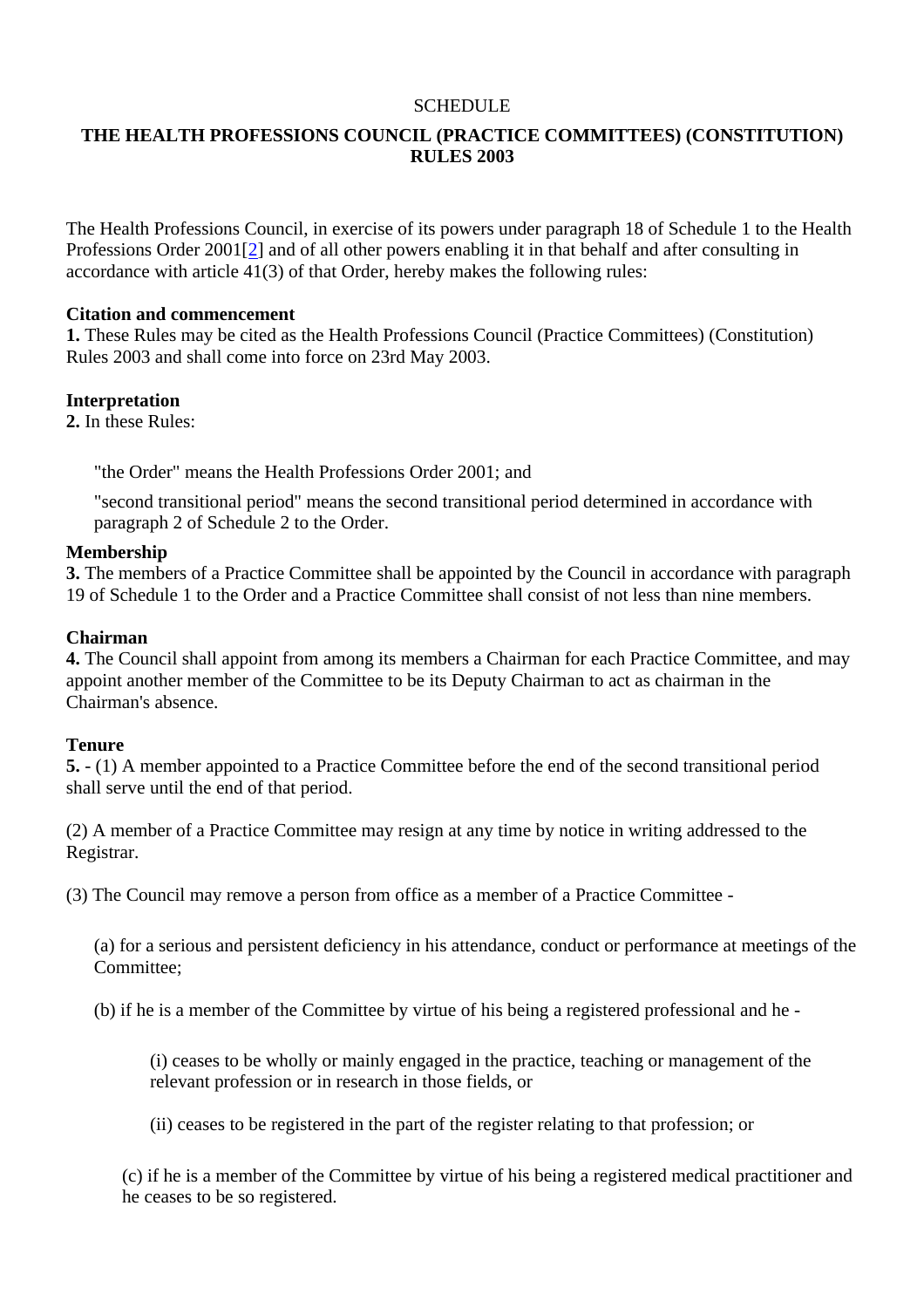# **Vacancies**

**6.** Where a person ceases to be a member of a Practice Committee the Council may fill the vacancy and the person appointed shall serve for the remainder of the term of the member he has replaced.

## **Standards for members**

**7.** - (1) A member of a Practice Committee shall -

(a) attend all meetings of the Committee unless there is good reason for him being unable to do so;

(b) prepare for any meeting of the Committee by reading the agenda and any papers issued by the Committee or the Council which are relevant to any subject to be considered at that meeting; and

(c) if he will not be attending a meeting of the Committee, take all reasonable steps to give advance warning of his absence to the Chairman.

(2) A member of a Practice Committee shall undertake education and training provided or organised by the Council from time to time so that he is properly informed about his responsibilities and, in particular, shall receive training in -

(a) the functions of the Council, and the role of the Committee and its place in the work of the Council;

(b) the effective conduct of proceedings by the Committee; and

(c) the discharge by the Committee of its functions under Part V of the Order (fitness to practise) including the principles of natural justice, human rights and Community law.

#### **Meetings**

**8.** - (1) A Practice Committee shall meet at least four times each year at such places, times and dates as the Chairman may determine.

(2) The quorum for a meeting of a Practice Committee shall be five.

(3) At least once in every year a Practice Committee shall meet -

(a) to review the allegations heard by the Committee during the previous 12 months;

(b) to review the education, training, attendance and performance of its members during that period;

(c) to consider the education and training requirements for its members for the following 12 months and make recommendations to the Council; and

(d) in the case of the Conduct and Competence Committee, to review the standards of conduct, performance and ethics established by the Council under article 21(1)(a) of the Order.

(4) Subject to the provisions of the Order and these or any other rules made under it a Practice Committee may regulate its own procedure.